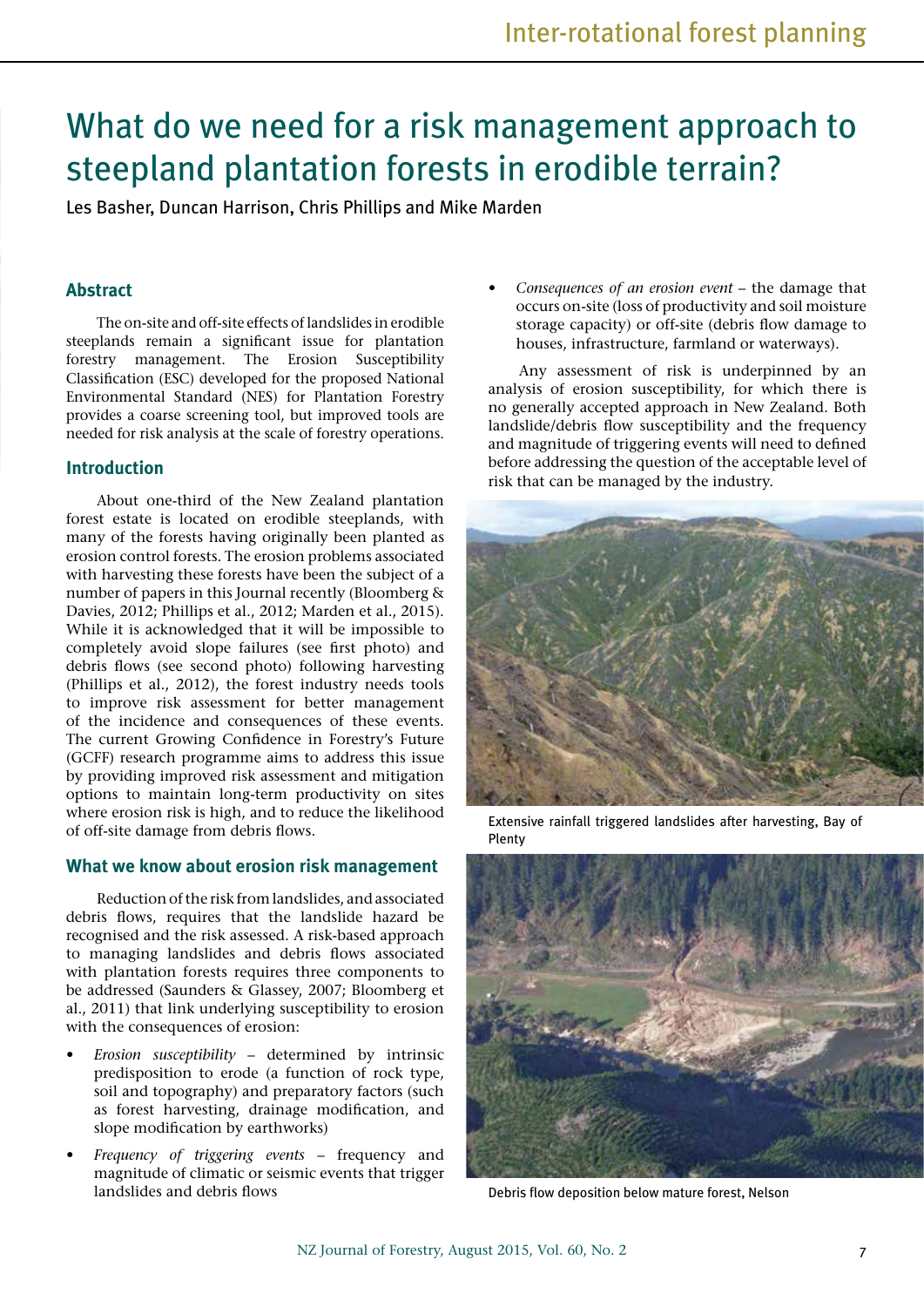The ESC developed for the proposed NES for Plantation Forestry (Bloomberg et al., 2011) is a start to analysing erosion susceptibility. However, it has limitations of the scale and objective description of the metric (potential erosion derived from the New Zealand Land Resource Inventory or NZLRI) used for characterising erosion susceptibility (Marden et al., 2015). Other approaches that have been used in New Zealand include:

- Terrain stability mapping based on rock type, geomorphic characteristics and evidence of past erosion (Pearce, 1977; Phillips & Pearce, 1984a, 1984b, 1986; Bloomberg, 2013; Marden et al., 2015)
- The Highly Erodible Land model (Dymond et al., 2006), a simple bivariate model that identifies highly erodible land using a combination of NZLRI data, a slope map derived from a digital elevation model (DEM), and a land cover map
- Regional analyses of landslide susceptibility derived quantitatively from underlying information on rainfall, rock type, soil, slop, and land cover using bivariate and multivariate statistical techniques (Wilson, 2003; England, 2011; Schicker & Moon, 2012)
- Spatially detailed modelling using both factorof-safety analysis of slope stability, implemented in the SINMAP model, and a statistical nonlinear regression approach based on defining the probability of landsliding based on rainfall, soil, slope and vegetation factors (Harrison et al., 2012).

In addition, landslide forecast models have been developed (Schmidt et al., 2008; Dellow et al., 2010), and there have been initial attempts to identify alluvial fans susceptible to debris flow hazards (Welsh & Davies, 2011; Page et al., 2012).

None of these approaches were specifically developed for the forest industry, apart from the modelling of Harrison et al. (2012). While this approach shows promise, the statistical model under-predicted landsliding from steeper slopes when run on terrain different to the calibration catchment, indicating a need for calibration to different terrain. The calibration process requires new areas to have a high-resolution DEM and data on landslide occurrence during storm events. These data are rare and difficult to acquire as there is currently no coordinated collection of shallow landslide erosion data in New Zealand. Similarly, the factor-of-safety model requires historical landslide data for accurate prediction. So while both models proved good predictors of shallow landslide risk, they can only perform well with an abundance of input data and need recalibration for new areas.

### **What we are doing**

As part of the GCFF programme we have been attempting to build a picture of the spatial patterns, magnitude and frequency of occurrence of landslides and debris flows by compiling available information from published and unpublished sources, including environmental incident reports held by forestry companies. We have also been reviewing the local and international literature on erosion and debris flow risk management in the forestry industry with a view to defining how to progress development of a risk management approach.

In related work funded by the Ministry for Primary Industries as part of the proposed NES for Plantation Forestry we have revised the ESC of Bloomberg et al. (2011) to identify and reclassify misclassified Land Use Capability (LUC) units (see Figure 1). The changes have reduced the area in the High ESC class by 635,000 ha and the area in Very High by 1,684,000 ha (Basher et al., 2015a). Changes to the High and Very High classes were mostly in Canterbury and Otago, with significant changes also in Hawke's Bay and Northland. We have also developed a proposed process for managing future changes to the ESC class related to scale or misclassification errors in the ESC (Basher et al., 2015b).

## **What still needs to be known**

What is required is a screening tool to determine where detailed site-level risk assessment is required, and development of accepted methodology for site-level risk assessment. The current ESC (Bloomberg et al., 2011) derived from regional scale data provides a coarse screening tool, and even with current work to reassess the classification of some LUC units, it will still have the limitations of scale and the subjective description of potential erosion (Basher et al., 2015a, 2015b). It could be substantially improved by developing a fit-for-purpose landslide/debris flow susceptibility methodology at operational scale and improved understanding of the magnitude and frequency of triggering events.

If a fit-for-purpose erosion susceptibility methodology were developed there appears to be three choices – it could be based on quantitative landslide/debris flow susceptibility zoning, mechanistic modelling (e.g. SINMAP) or terrain stability analysis by suitably qualified personnel. Whatever approach is used, landslide susceptibility (a measure of the spatial variation of landslide occurrence based on land characteristics such as rock type, soils and slope) should be evaluated independently of the frequency of triggering events (Bloomberg et al., 2011). The two can then be combined to provide a measure of erosion hazard – the probability of occurrence of landslides of a particular type and size within a specified period of time and in a given area. Such a methodology could form the basis of an explicit expression of the level of risk being managed.

Landsliding, and debris flows, are typically triggered when a rainfall threshold is exceeded. There have been numerous attempts to define rainfall thresholds using approaches ranging from empirical relationships based on annual rainfall (Omura & Hicks, 1992; Hicks, 1995) or storm rainfall (Reid & Page, 2002), to analyses combining daily rainfall, antecedent moisture conditions, water loss through drainage, soil water storage and evapotranspiration (Crozier, 1999; Glade, 2000). While variation in intensity-frequency-duration relationships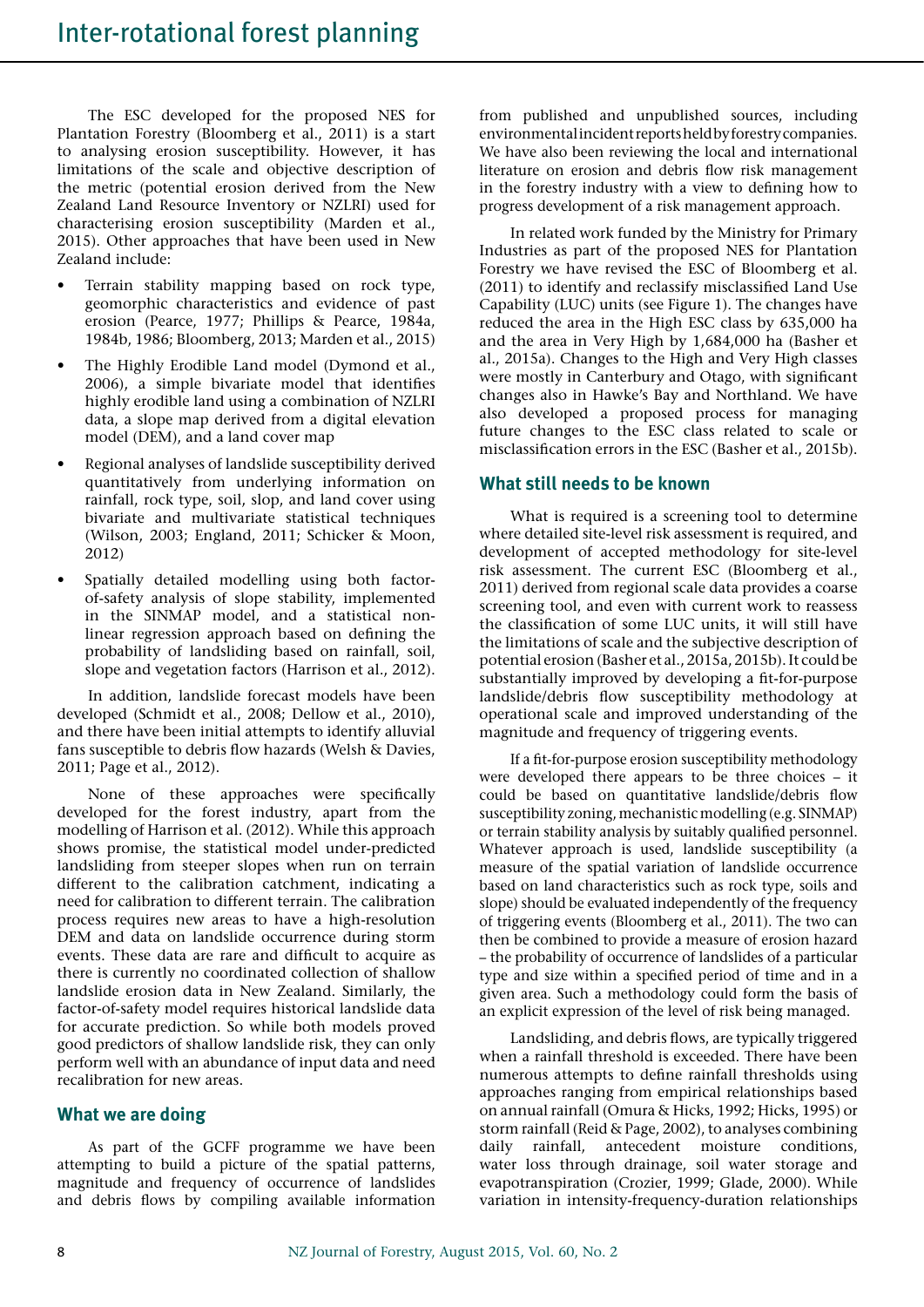

Figure 1: Map of revised Erosion Susceptibility Classification (Basher et al., 2015a)

of rainfall can be well characterised using NIWA's High Intensity Rainfall Design System (HIRDS), and the effect of climate change can be calculated (see http://hirds. niwa.co.nz/), the lack of quantitative data on landslide and debris flow occurrence precludes a better definition of thresholds for triggering landslides and debris flows. Previous research suggests that relationships between rainfall intensity, rainfall duration, antecedent rainfall and landslide occurrence are likely to be complex and should be characterised probabilistically.

Whatever approach is used for defining the risk of landslides and debris flows, spatial and temporal data on landslide and debris flow occurrence is needed to underpin landslide susceptibility modelling, debris flow prediction, and a better understanding of rainfall thresholds for landslides and debris flows, and their frequency of occurrence in different parts of New Zealand. There are few high-quality historic datasets for this purpose and currently this type of data is not routinely collected by any agency. Geonet (www. geonet.org.nz) collects some post-storm landslide data from large storm events but data analysis is very limited (M. Page, pers. comm., March 2015), while regional councils and forest companies also collect limited data.

LiDAR-derived data is increasingly being used in mapping landslides and modelling erosion susceptibility (e.g. McKean & Roering, 2004; Schulz, 2007; Chen et al., 2013), primarily through the use of DEMs to produce accurate slope data and textural analysis to identify landslides. The collection of LiDAR data has become increasingly common within the New Zealand forest industry, with the data being used to predict tree productivity and forest inventories, and also to create high resolution DEMs, which are used in the design of forest infrastructure. The use of LiDAR has the potential to improve the predictive ability of erosion susceptibility modelling.

While LiDAR-derived data provides high precision slope data, it needs to be matched with accurate landslide inventories and detailed data on variables such as rock and soil type and accurate rainfall data. An additional issue with LiDAR is the high cost of data acquisition, and new photogrammetric techniques remain an option for the creation of very high resolution DEMs at considerably less cost (Stumpf et al., 2015). LiDAR does have the advantage of being able to penetrate the tree canopy to allow landslide mapping as well as the creation of DEMs.

## **Implications for inter-rotational forest planning**

Formalising risk analysis would allow explicit identification of the level of erosion/debris flow risk that can be managed and identify areas that may be impacted by events in excess of an accepted design threshold. Risk analysis would be mostly used for underpinning decisions on areas not to be replanted and for harvest planning, including identifying areas particularly susceptible to harvesting and roading impacts, and for considering alternative species options. This type of analysis should be completed well in advance of harvesting to allow a rapid transition from harvest to re-establishment of the next rotation.

At present different companies are taking different approaches to assessing the risk of landsliding and debris flows, ranging from terrain stability zoning to slope stability analysis. If the NES is implemented a consistent approach will be needed nationally. We suggest that what is needed is further discussion with the forest industry to gauge the level of support for a fit-for-purpose ESC and to define the preferred option.

### **References**

- Basher, L., Lynn, I. and Page, M. 2015a. Update of the Erosion Susceptibility Classification (ESC) for the proposed National Environmental Standard for Plantation Forestry – Revision of the ESC. *MPI Technical Paper No. 2015/13*. Prepared for Ministry for Primary Industries by Landcare Research, Nelson, NZ.
- Basher L., Lynn. I. and Barringer, J. 2015b. Update of the Erosion Susceptibility Classification (ESC) for the Proposed NES for Plantation Forestry: Managing Changes to the ESC and Incorporating Detailed Mapping. *MPI Technical Paper No. 2015/12*. Prepared for Ministry for Primary Industries by Landcare Research, Nelson, NZ.
- Bloomberg, M. 2013. *Review of Forest Management Options for 30-Year Old Radiata Pine Plantations in Upper Catchments of Pohara-Ligar Bay Area, Golden Bay.* Report